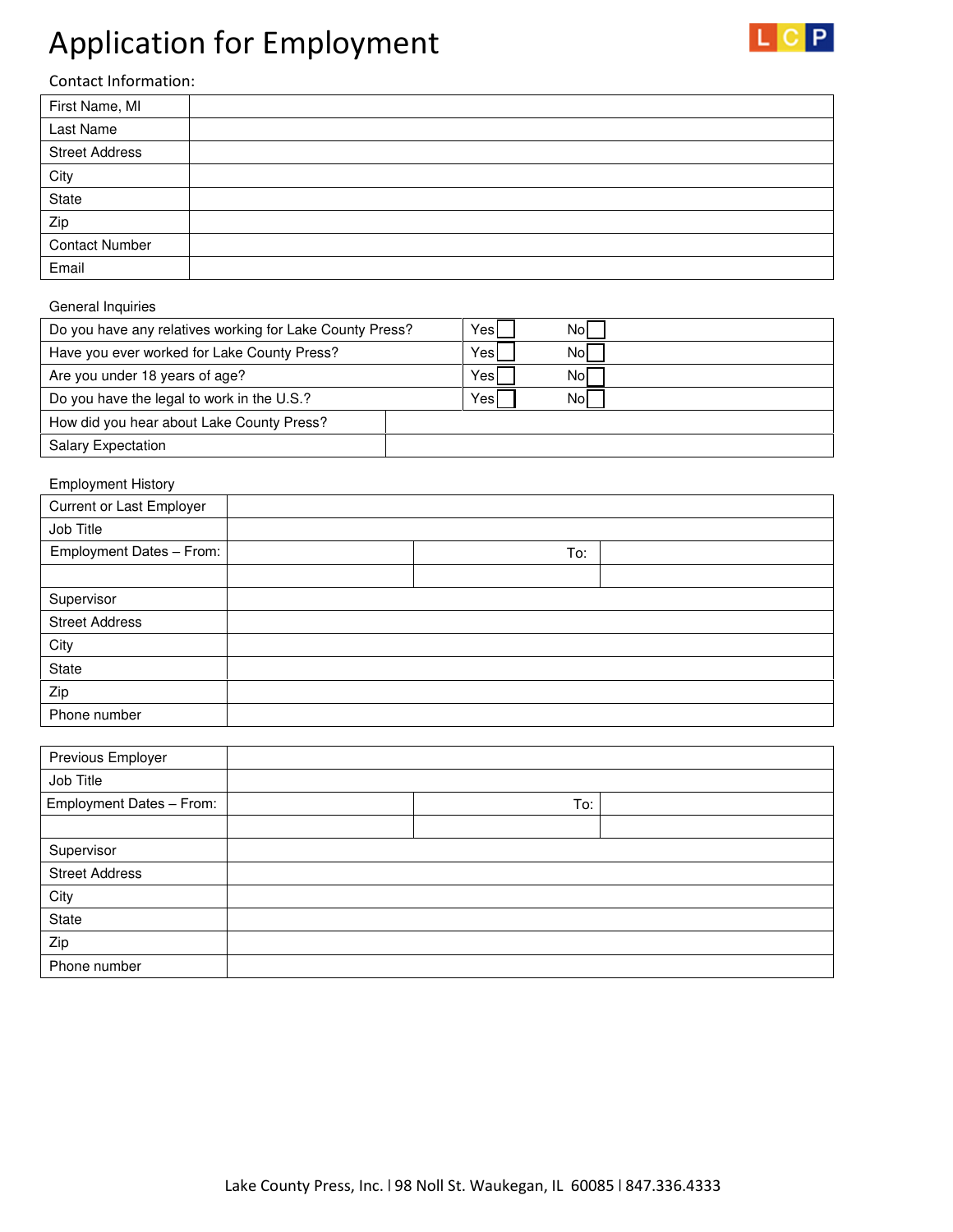| Previous Employer        |     |  |
|--------------------------|-----|--|
| Job Title                |     |  |
| Employment Dates - From: | To: |  |
|                          |     |  |
| Supervisor               |     |  |
| <b>Street Address</b>    |     |  |
| City                     |     |  |
| State                    |     |  |
| Zip                      |     |  |
| Phone number             |     |  |

| Previous Employer        |     |  |
|--------------------------|-----|--|
| Job Title                |     |  |
| Employment Dates - From: | To: |  |
|                          |     |  |
| Supervisor               |     |  |
| <b>Street Address</b>    |     |  |
| City                     |     |  |
| State                    |     |  |
| Zip                      |     |  |
| Phone number             |     |  |

#### Education

| <b>Education Level</b>                    | Name and City-State of<br>School | Major Subject | Last year<br>attended                       | Graduated                       | Degree or Designation |
|-------------------------------------------|----------------------------------|---------------|---------------------------------------------|---------------------------------|-----------------------|
| High School                               |                                  |               | $1 \square 2 \square 3 \square 4 \square$   | $Yes$ $\Box$<br>No              |                       |
| College                                   |                                  |               | $1\square$ $2\square$ $3\square$ $4\square$ | Yes $\Box$<br>No                |                       |
| College                                   |                                  |               | $1\square$ $2\square$ $3\square$ $4\square$ | Yes $\Box$<br>No                |                       |
| Graduate School                           |                                  |               | $1\square$ $2\square$ $3\square$ $4\square$ | $Yes$ $\Box$<br>No              |                       |
| <b>Business or</b><br><b>Trade School</b> |                                  |               | $1\square$ $2\square$ $3\square$ $4\square$ | $Yes$ $\Box$<br>No <sub>l</sub> |                       |

Military:

| Are you a member of the Armed Services?       |  |
|-----------------------------------------------|--|
| What branch of the military did you serve?    |  |
| What was your military rank when discharged?  |  |
| How many years did you serve in the military? |  |

## Additional Experience/Skills/Qualifications

List any other experience, skills or other qualifications including hobbies, which you believe should be considered in evaluating your application.